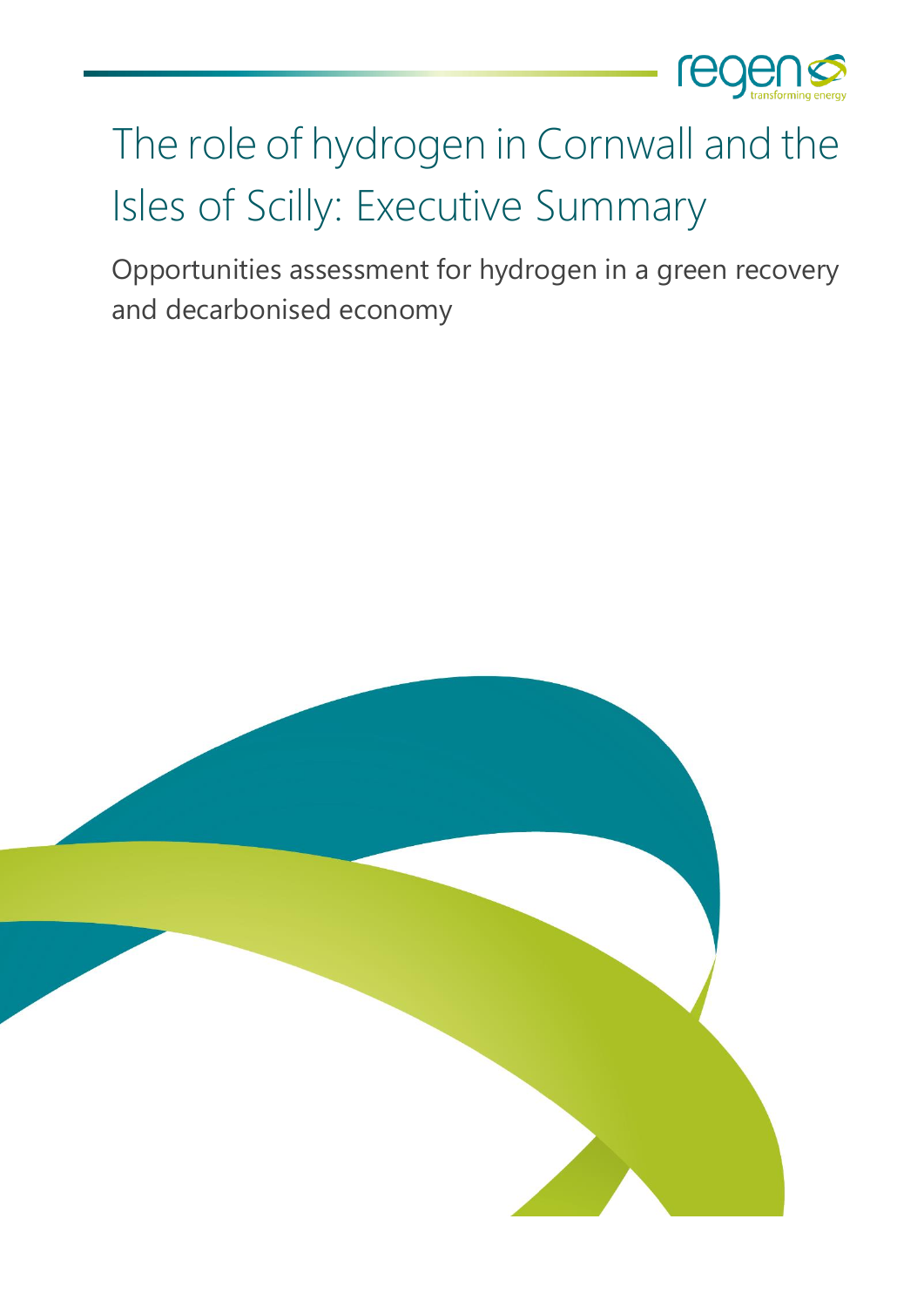| This report was<br>produced for | Cornwall Council and the Cornwall and<br>Isles of Scilly Local Energy Partnership |
|---------------------------------|-----------------------------------------------------------------------------------|
| Issue date                      | 15/07/2021                                                                        |
| Version                         | Executive summary                                                                 |
| Written by:                     | Grace Millman and Kerry Hayes, Regen                                              |
|                                 | Ray Arrell, Regen                                                                 |
| Approved by:                    | <b>College</b>                                                                    |

Regen, Bradninch Court. Exeter, EX4 3PL

T +44 (0)1392 494399 E admin@regen.co.uk www.regen.co.uk

Registered in England No: 04554636

All rights reserved. No part of this document may be reproduced or published in any way (including online) without the prior permission of Regen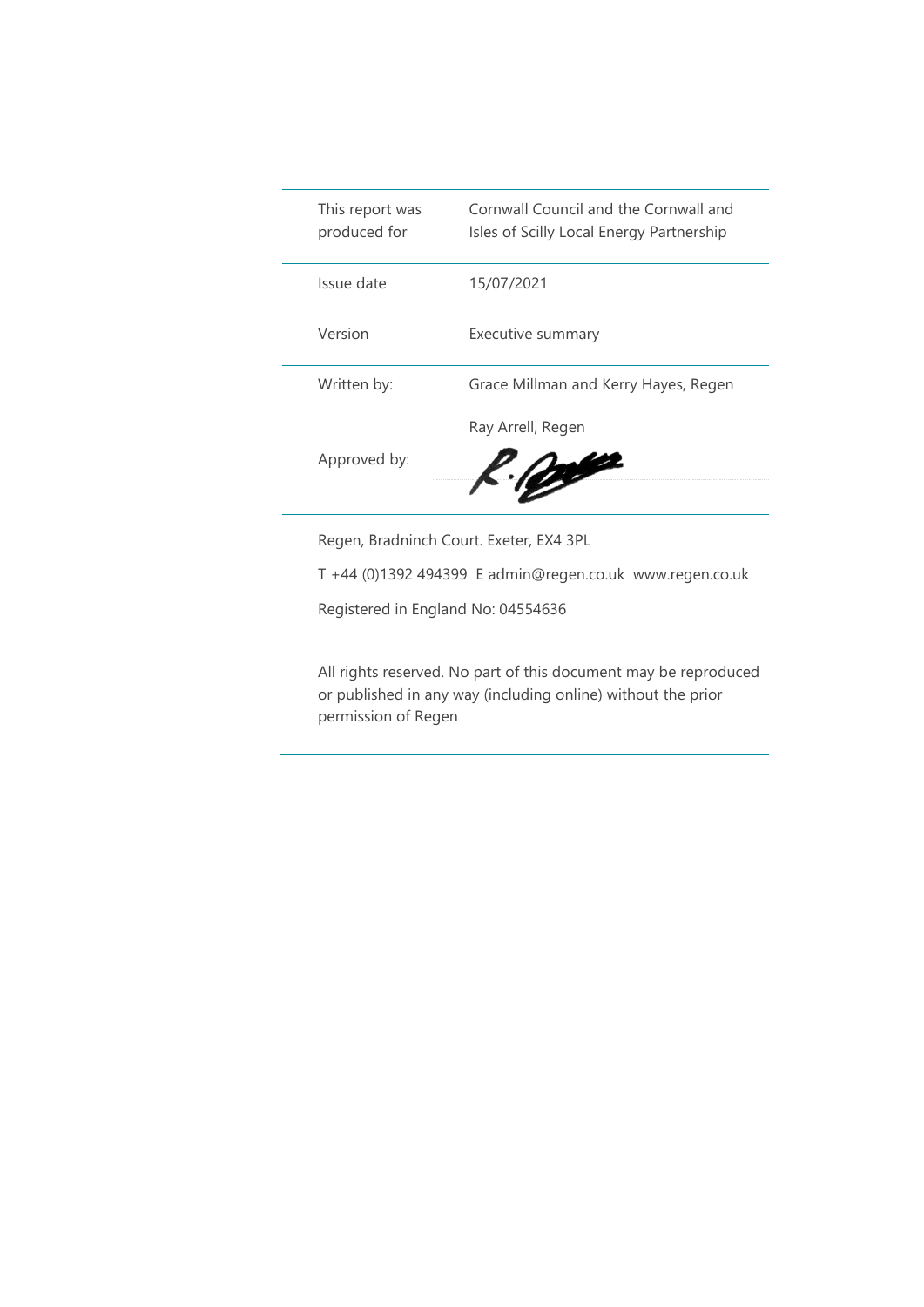### Executive Summary

Regen was commissioned by Cornwall Council and the Cornwall and Isles of Scilly LEP to conduct a short opportunity study, identifying the potential for hydrogen as a low carbon fuel and as a driver for innovation and economic growth in the Cornwall and Isles of Scilly area, focusing on the period to 2030.

The opportunity assessment summarised the current UK hydrogen policy landscape, outlined current and pipeline hydrogen activity in Cornwall and the Isles of Scilly, and identified several sector-specific and general opportunities for hydrogen development in the region. As part of the assessment, Regen engaged several key Cornish organisations and stakeholders to gauge the scale of opportunity for hydrogen in the region generally and for specific sectors.

#### **UK hydrogen policy and the hydrogen value chain**

Hydrogen is not a new fuel and has been used for some time within chemical processes and as a feedstock for ammonia. However, the production and wider use of low carbon hydrogen is still a nascent technology sector, which is beginning to gain momentum because of its potential as a new energy source for areas of industry and transportation which could otherwise be difficult to decarbonise. At present, most low carbon hydrogen activity is driven by research and innovation funding, including a few trial projects based around areas of likely demand and production.

Although low carbon hydrogen production is still very small scale, the UK government has set a target of 5 GW of low-carbon hydrogen capacity and an associated volume production target of 42 TWh by 2030. In order to meet these targets, strategies to produce hydrogen both through the reformation of natural gas combined with carbon capture and storage ('**blue hydrogen**') and via electrolysis powered by renewable energy ('**green hydrogen**') are being pursued by government. As well as UK support, the development of hydrogen energy technology is gaining traction internationally with significant investment in Europe and the USA, and most significantly in Japan, South Korea, and China. Some of the key decisions that will impact the use of hydrogen in Cornwall, such as its use in transportation, aviation, and marine industries will be determined by other actors in the global market, including vehicle and equipment manufacturers.

Low carbon hydrogen has a multifaceted value chain, with multiple means of production, different storage and distribution channels and a very wide range of potential end use markets both for hydrogen, and for fuels that can be derived from hydrogen. The emerging low carbon hydrogen sector can be considered as a set of related but distinct markets and supply chains. There is not yet a single integrated market for hydrogen in the way there is for natural gas and electricity. Distinct markets and value propositions exist for hydrogen products, ranging from existing uses, new high-value applications in transport and industrial processes, and potentially lower-value applications such as a fuel for heating or to generate electricity. Implementing hydrogen into the UK energy system will require aligned strategies, policies, and new markets for the production, storage, transportation, and sale to end consumer sectors.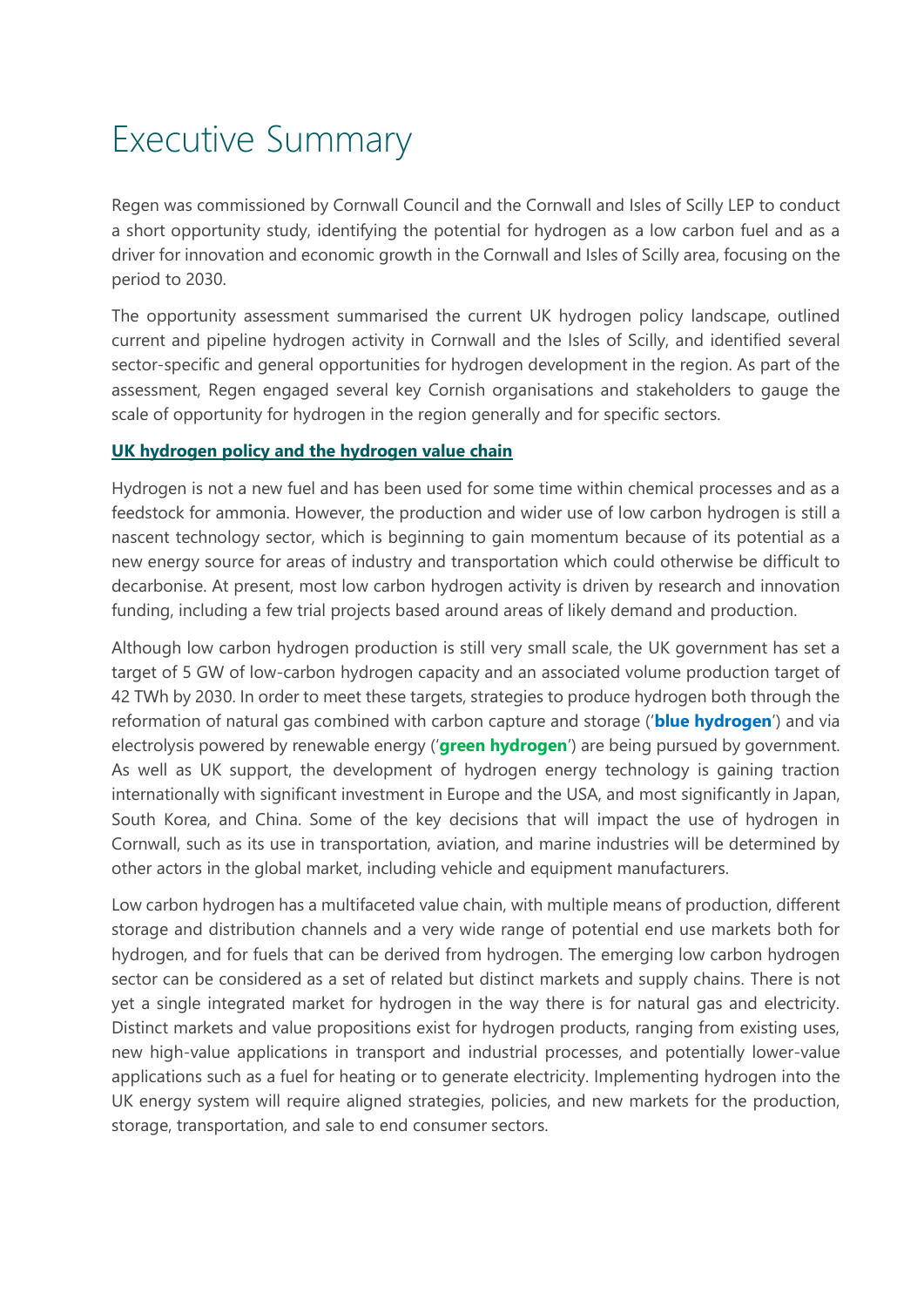While there is a broad consensus that low carbon hydrogen has a significant role to play to enable the UK to meet its net zero targets, the scope and extent of hydrogen use is still a subject of uncertainty and debate, and there are several potential hydrogen futures.

| <b>Feedstock</b>           | <b>Production</b>                                                                                                                                           | <b>Distribution</b>                    | <b>Markets</b>                  |   | <b>Competition</b>                   |
|----------------------------|-------------------------------------------------------------------------------------------------------------------------------------------------------------|----------------------------------------|---------------------------------|---|--------------------------------------|
| <b>Electricity</b>         | <b>Green Hydrogen</b><br><b>Electrolysis</b><br><b>Blue Hydrogen</b><br>Methane<br>$reformation +$<br><b>CCUS</b><br>(carbon capture,<br>usage and storage) | Local H <sub>2</sub> network           | <b>Higher Value</b><br>Aviation |   | <b>Biofuels</b>                      |
| Renewable                  |                                                                                                                                                             | Private pipe                           | Marine                          |   | Petrol/diesel                        |
| <b>Nuclear</b><br>Off-peak |                                                                                                                                                             | Road transport<br>Road tanker          |                                 |   | <b>Flectric Vehicles</b>             |
|                            |                                                                                                                                                             | Marine/train bulk                      | Industrial chemical             |   | Grey hydrogen                        |
|                            |                                                                                                                                                             | <b>Retail stations</b>                 | Industrial energy               |   | Coke/coal/gas + CCUS                 |
|                            |                                                                                                                                                             | Transmission &<br>distribution network | Synthetic fuels                 |   |                                      |
| <b>Natural Gas</b>         |                                                                                                                                                             | Interconnector                         | Ammonia                         |   | Synthetic fuels                      |
| <b>UKCS</b>                |                                                                                                                                                             |                                        | Export H <sub>2</sub>           |   | Import H <sub>2</sub>                |
| Imported<br><b>LNG</b>     | $\ddot{}$                                                                                                                                                   | <b>Storage</b>                         | Peak power generation           |   | Natural and bio gas +<br><b>CCUS</b> |
|                            | Carbon<br>distribution<br>and storage                                                                                                                       | Linepack storage                       | Heat networks                   | 름 | Biomethane                           |
|                            |                                                                                                                                                             | <b>Bulk operational</b><br>storage     | Commercial heat                 |   | Electric heating,<br>e.g. heat pumps |
|                            |                                                                                                                                                             | Seasonal & reserve<br>storage          | Domestic heat                   |   | Natural gas                          |

#### The hydrogen value chain

In all scenarios, it is expected that a significant amount of decarbonisation in the UK will come through the electrification of as many parts of our energy system as is viable and practical. This includes electric vehicles replacing internal combustion engine vehicles, and electrically driven heat pumps replacing natural gas boilers in homes and businesses. However, it is widely accepted that not all parts of the UK's economy can be easily electrified. In industries heavily reliant on high grade thermal energy (e.g., the manufacture of steel and cement), or fuel for heavy transport and aviation, electrification is not as readily applicable. This is due to the high temperatures needed in some industries and the challenges of power-to-weight and energy density of batteries in heavier vehicles. Low carbon hydrogen is recognised as a viable alternative to fossil fuels in some of these sectors. Hydrogen may also have a role to play in system balancing, using very low-cost electricity during times of over-supply to convert, store and transport renewable energy across the energy system.

In the near term to 2030, the focus of the UK government's industrial policy is the development of large industrial clusters combining hydrogen demand customers and large-scale production. These are likely to be based around existing chemical, refining, and heavy industry clusters in the North East (Teesside), North West (Runcorn), Scotland (Grangemouth and Firth of Fife) and South Wales (Milford Haven and Swansea/Port Talbot). Cornwall does not have the scale of industry, and particularly chemical processes, to be considered in the first tranche of hydrogen industrial clusters. The question which this study addresses is the extent to which Cornwall and the Isles of Scilly can target hydrogen opportunities, and take advantage of innovation investment, in areas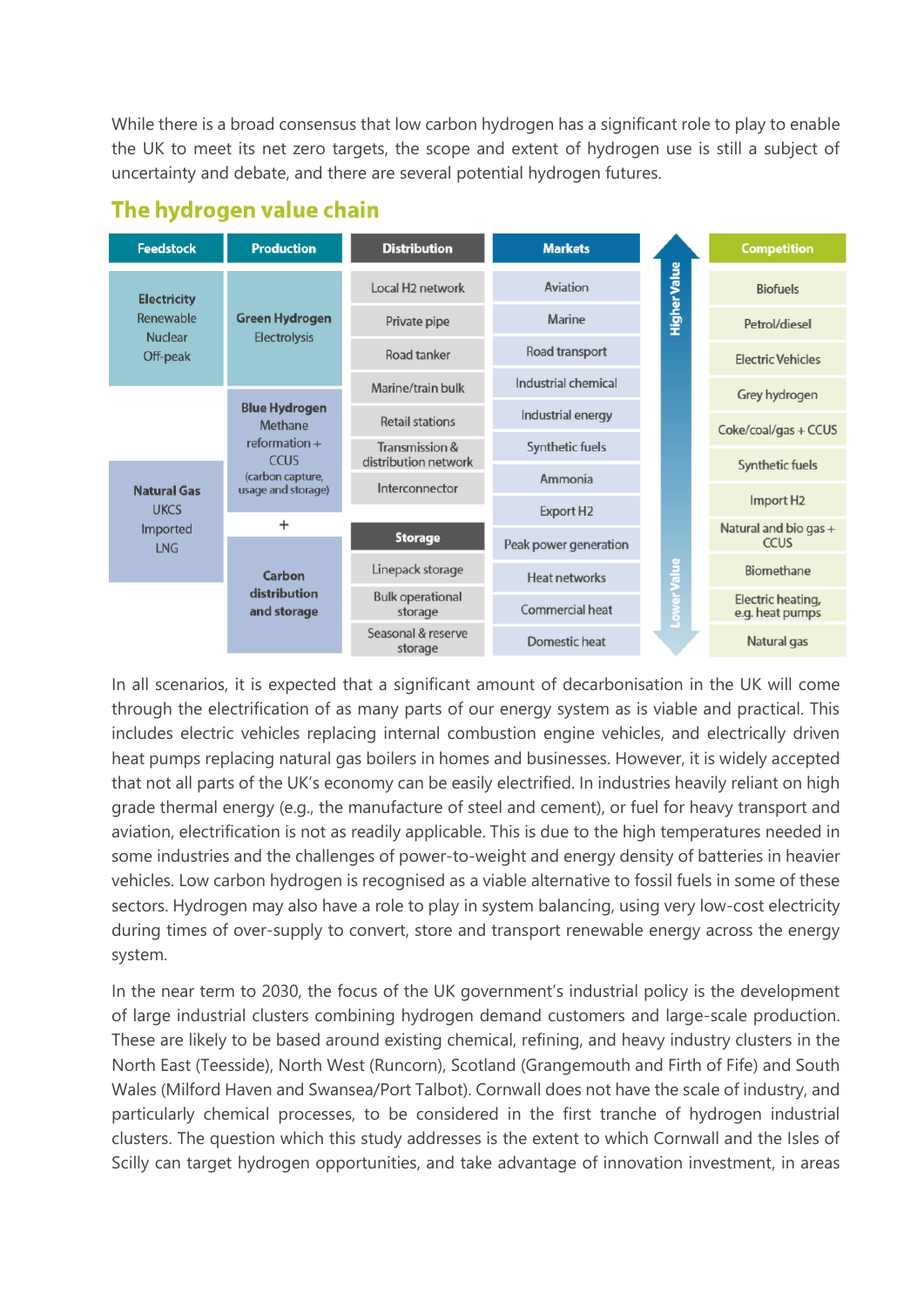where Cornwall has a particular advantage and interest. These areas include, for example, the maritime industries, specialist vehicles and, because of the Aerohub and Space port, possibly the trial of hydrogen-based aviation fuels.

#### **Existing hydrogen activity in Cornwall and the Isles of Scilly**

Research carried out for this report found no operational hydrogen production sites in Cornwall and the Isles of Scilly. Cornwall, and the south west generally, are not focus areas for hydrogen trial projects and there is no active hydrogen industry group; but there is activity linked to hydrogen research and development across the region. This includes:

- **Aerospace Cornwall**, who are supporting the development of commercial green hydrogen by awarding grant funding to companies developing future of energy projects.
- **TFP Hydrogen Products,** who specialise in next generation hydrogen technologies. They were awarded match funding of £72,602 from Aerospace Cornwall in 2020 to develop coatings for Polymer Electrolyte Membrane (PEM) water electrolysers. This technology could enable a reduction in hydrogen production costs, by increasing both energy efficiency and the design life of the electrolyser. TFP Hydrogen Products is branching out into green hydrogen with the demands of the aerospace sector in mind.
- **Camborne School of Mines**, who are researching decarbonisation options for mining vehicles.
- **University of Exeter,** which has a campus in Penryn and is currently conducting research into the production of green hydrogen in its renewable energy department.
- **Soguard Hydrogen Producers Ltd,** a Cornish company that specialised in hydrogen technology, production, and installation equipment. (Note: This registered company was dissolved in March 2021).
- **Marine-i,** a research programme designed to enable innovation in the marine technology sector in Cornwall and the Isles of Scilly. It is part funded by the European Regional Development Fund, and involves partners from the University of Exeter, University of Plymouth, Offshore Renewable Energy Catapult, Cornwall College Group, Cornwall Marine Network, and Cornwall Development Company. Although covering all aspects of marine innovation, the project has recognised the opportunity in hydrogen, with green hydrogen being earmarked as "a major theme running through many of Marine-i's activities in the near future".
- **Smart Islands,** a project on the Isles of Scilly to tackle the challenges of sustaining a remote island community by moving towards a low carbon economy. As part of this, Waves4Power and Marine-i will conduct a year-long research programme to identify the potential for wave, tidal, floating wind, and hydrogen technologies around the Isles of Scilly. This will result in the creation of a new databank, which will underpin key decisions about marine renewable energy development on the islands.
- **Cornwall Marine Hydrogen Centre,** a new research and development facility in Falmouth. The 18-month project funded by the European Development Fund will explore the optimum setup for the storage and conversion of hydrogen into electricity, in the context of marine vessels.
- **Plymouth hydrogen technology summit,** which is proposed to take place in 2021, with a view to producing a feasibility report in December 2021.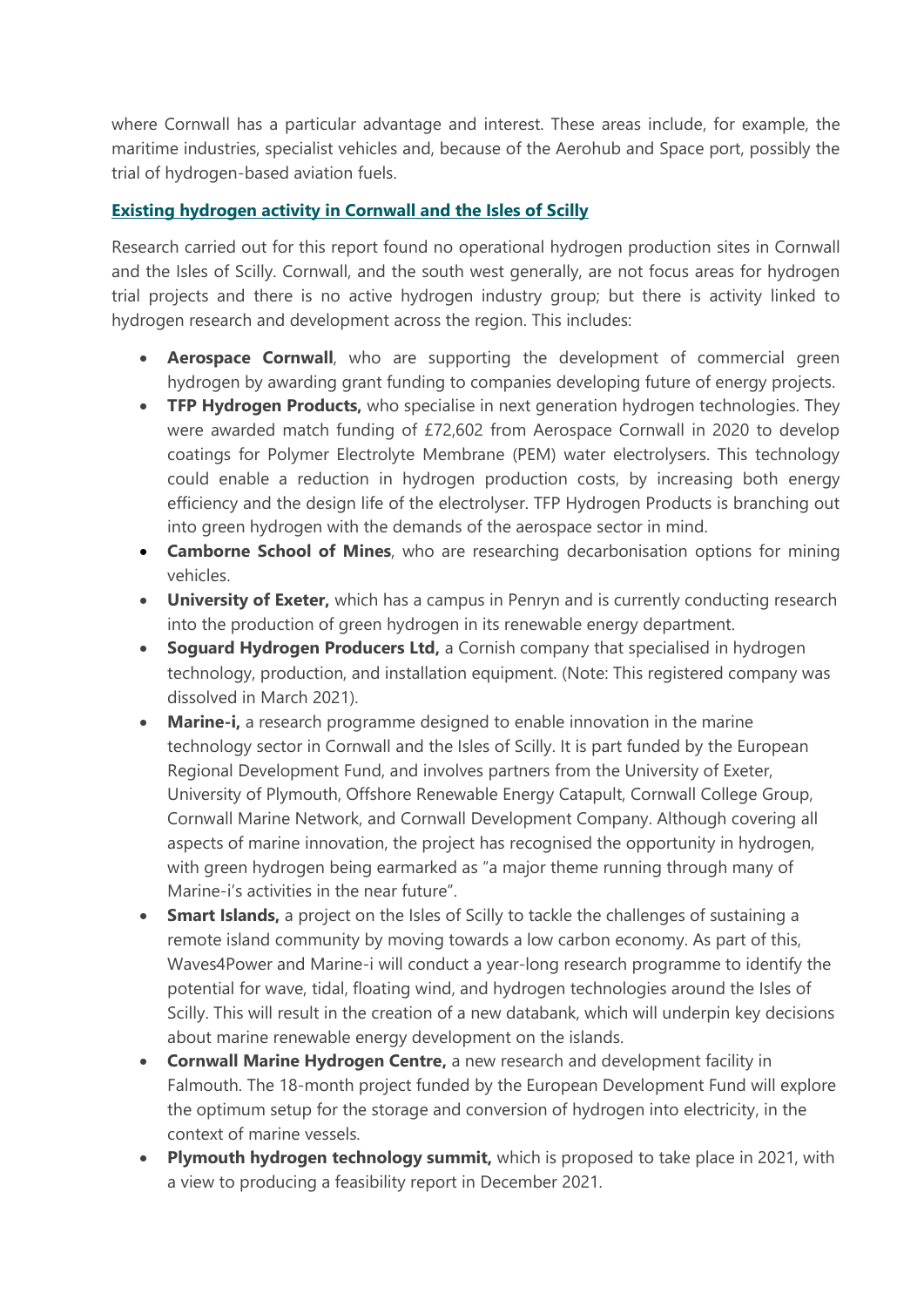• **Undercover zero**, a research and development centre based in Camborne, aiming to drastically reduce the water, heat, and energy demand for industrial processes by developing innovative carbon free technologies, systems, and processes. One of their proposed projects is "Undercover Laundry", a laundry and linen hire service. The project is looking to establish a pilot laundry in Tolvaddon, Camborne that produces and uses green hydrogen onsite.

#### **Opportunities for hydrogen in Cornwall and the Isles of Scilly**

Opportunities for hydrogen in Cornwall and the Isles of Scilly were identified by considering the region's unique geography, resources, strategic and decarbonisation priorities, existing hydrogen and non-hydrogen activity, and via engagement with a range of key and regional stakeholders.

The focus of the research was the period to 2030, and opportunities identified are therefore relatively near term. These opportunities are also focused on innovation, trials of new technology and the development of a strategy that will enable Cornwall and the Isles of Scilly to take advantage of future hydrogen opportunities.

#### Hydrogen production

Cornwall does not have the attributes for large scale blue hydrogen production, existing chemical and refining, access to natural gas landings, locations for large scale hydrogen and  $CO<sub>2</sub>$  storage and large-scale hydrogen demand for industry.

The strong renewable energy resources in Cornwall, including onshore wind, solar, and future offshore wind developments, are suited to the production of smaller and medium scale green hydrogen, to take advantage of low cost (and potentially constrained) renewable electricity. This aligns with Cornwall Council and the Council of the Isles of Scilly's ambitions to be carbon neutral by 2030. Green hydrogen tends to be more suited to decentralised, small-scale hydrogen production, for example within an industrial cluster or at a hydrogen refuelling station, which would reduce the need for significant transportation and storage. Before 2030, it is likely that new hydrogen production facilities will be located close to demand, within industrial and chemical processing clusters and transport hubs, with relatively short or onsite distribution channels. Over time, larger green hydrogen production facilities may be more cost effective due to economies of scale. These can be achieved as hydrogen electrolysers are modular and can be scaled up. There is also potential to import hydrogen or ammonia into Cornwall, via shipping into Cornish ports.

However, hydrogen electrolysis requires high quality water as an input, with approximately 9 litres of water needed to produce 1 kg of green hydrogen. The risk of water resource issues in the south west as a result of hydrogen production is currently low, but this could increase in the future and be compounded by the effects of climate change and so should be considered when deciding on the location and deployment of electrolysers. Further engagement with South West Water would be recommended.

#### Hydrogen transportation, imports, and storage

This study has not undertaken an in-depth review of hydrogen storage options in Cornwall, however, there does not appear to be an obvious large scale natural storage solution such as salt caverns used to store natural gas. It would however be worth asking the Camborne School of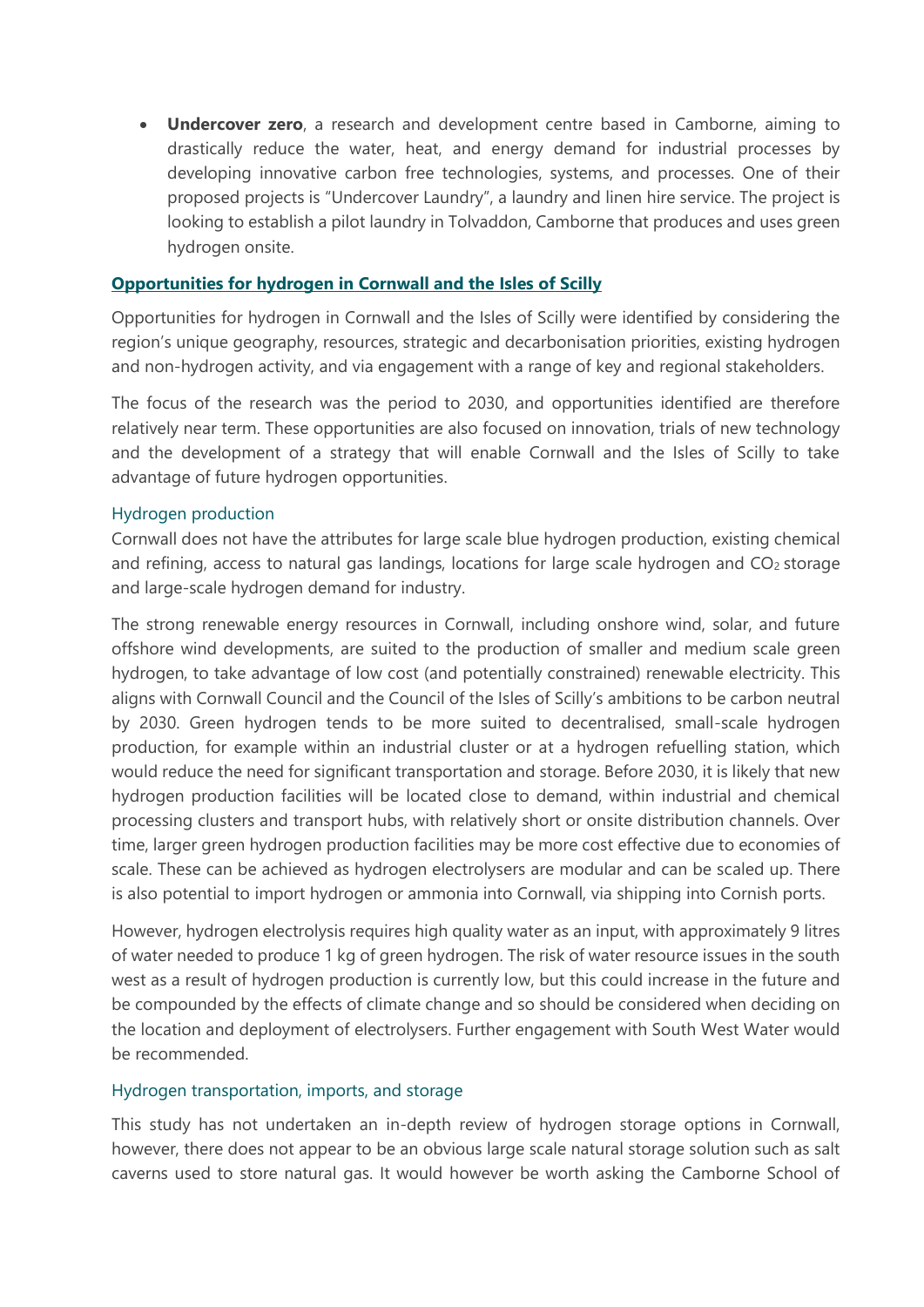Mines to confirm this view. Assuming the initial focus of hydrogen use in industry, maritime, and some heavy transport, the requirements for storage will be logistical, with suitable storage likely to be located on-site or near sources of energy demand. Existing fuel bunkering sites at Falmouth could be considered, as well as the existing fuel terminal at Plymouth. This could include importing hydrogen or ammonia potentially via road and ship tanker, from hydrogen production facilities elsewhere in the UK. The safe handling of hydrogen and ammonia needs to be considered, especially in the context of marine industries at Falmouth and other Cornish ports.

#### Sector-specific hydrogen opportunities

The opportunities for hydrogen in Cornwall and the Isles of Scilly by 2030 are shown below:

### **Opportunities for hydrogen in Cornwall and the Isles of Scilly by 2030 Medium**



There are opportunities for low carbon hydrogen in Cornwall and the Isles of Scilly by 2030, but they are focused on specific applications that are difficult to decarbonise through more conventional methods, such as decarbonising some maritime vessels and heavy vehicles. Many of these opportunities may not be realised until the latter part of this decade or beyond, due to the low carbon hydrogen sector still emerging. Drivers such as central government strategy, future market regulation, project developer appetite and hydrogen technology development will all need progress before any significant uptake is seen. Hydrogen is also set to be a relatively expensive fuel, and this could be a big hurdle for many sectors before they are willing/able to switch.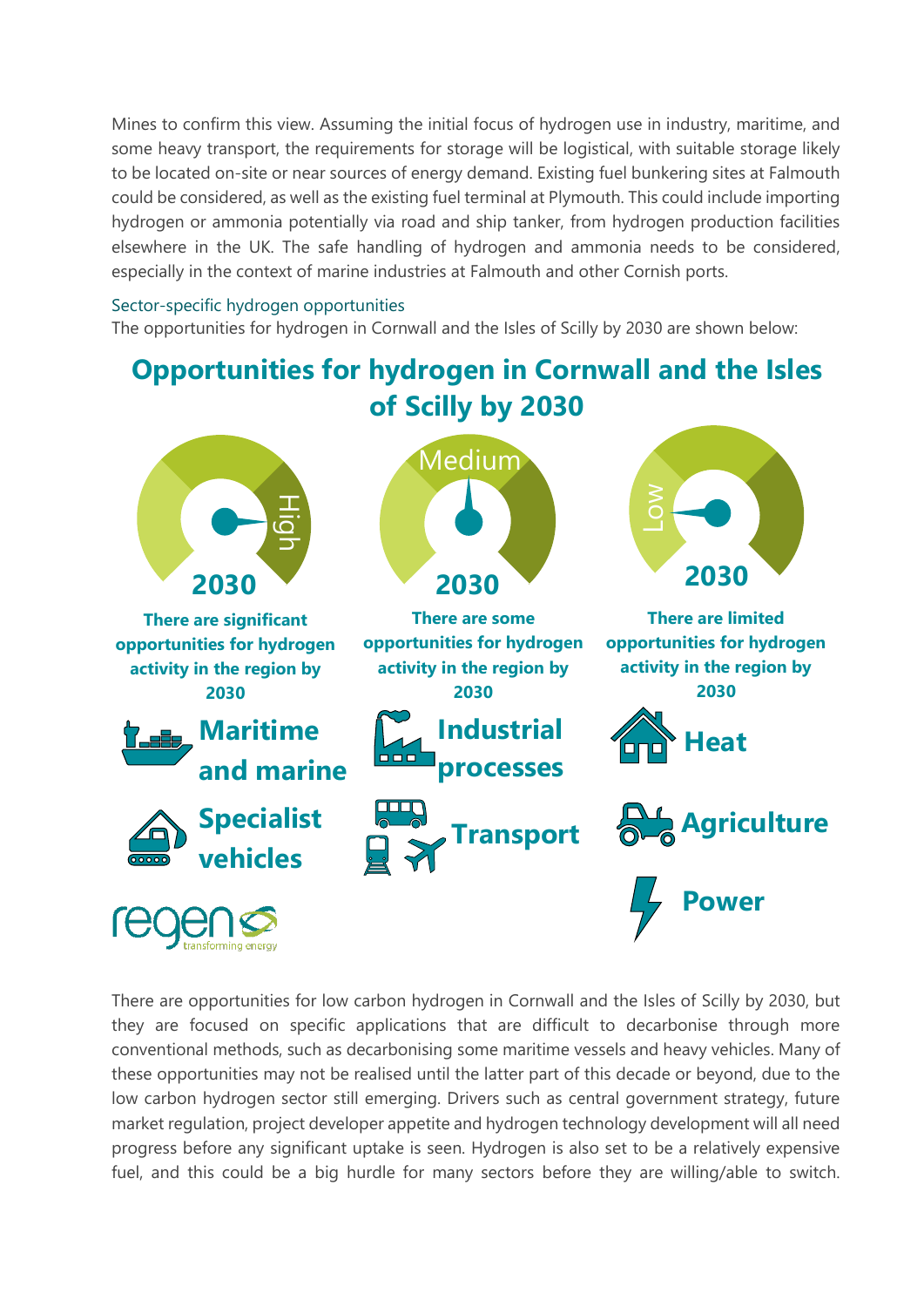Government support, combined with locational demand, will be required to bring down the price of green hydrogen and incentivise fuel switching in carbon intensive industries.

Overall, further engagement with key sector stakeholders and electrolyser developers would enable Cornwall Council and the Isles of Scilly LEP to better understand the scale and location of the potential future demand for hydrogen in Cornwall. This could be achieved by Cornwall Council setting up a **Cornwall hydrogen working group**, as has been seen in South Wales. This structured engagement could then be complemented by a spatial analysis of the electricity and gas networks, to identify potential strategic locations for electrolysers in Cornwall and the Isles of Scilly. Cornwall Council should also engage with BEIS' upcoming hydrogen strategy and wider government departmental strategies related to hydrogen, as there may be the potential to influence policies to ensure that Cornwall and the Isles of Scilly are appropriately represented.

In addition to these considerations, some conclusions and recommendations for specific sectors can be summarised below:

#### Marine and maritime

Hydrogen and ammonia have been identified as potential low carbon fuels for marine vessels. There is a significant amount of research and development activity investigating vessel fuel and propulsion systems, which could in turn lead to a radical change in maritime energy demand. There are therefore opportunities for hydrogen to decarbonise some maritime transport in Cornwall and the Isles of Scilly by 2030, however this is likely to be dependent on regulation. The government's Maritime 2050 strategy aims to have zero emission ships commonplace globally by 2050, with all new vessels operating in UK water by 2025 to be designed with zero emission propulsion capability. The plan envisages that, by 2035, low or zero emission fuel bunkering options are readily available across the UK. For Cornwall, a prime opportunity may be to develop a cluster of hydrogen activities around Falmouth port and linking these to Plymouth and other ports within the south coast marine hub. These opportunities include ship fuel and propulsion research and development through the new Cornwall Marine Hydrogen Centre, ship conversion and re-fitting at Pendennis Shipyard and A&P's docks, and the supply of hydrogen (or ammonia) as a low carbon bunker fuel. Collaboration with Falmouth port to carry out a feasibility assessment for hydrogen could be undertaken to explore the opportunities further. This could include practical considerations, such as a safety assessment, as well as an economic study of the opportunity of hydrogen for Falmouth. The introduction of hydrogen into Cornwall's maritime sector is likely to create new jobs and increase economic activity in the area by 2030.

There is also an opportunity for ports around Cornwall and the Isles of Scilly to decarbonise their smaller vessels, ferries, and fishing fleets using hydrogen. International shipping is charged with a 40% reduction by 2030, but there is also a need for change in smaller fishing vessels, ferries, and pleasure boats. Working with the Marine-i programme and the Cornwall Marine Network, Cornwall Council could engage with the ports to identify the best decarbonisation route for any new vessels. Cornwall Council could also encourage and support proposals for the Clean Maritime Demonstration Competition fund.

Collaboration with the University of Plymouth and the University of Exeter, as well as other marine industry groups in Plymouth, Portland, and Portsmouth/Southampton will be important to share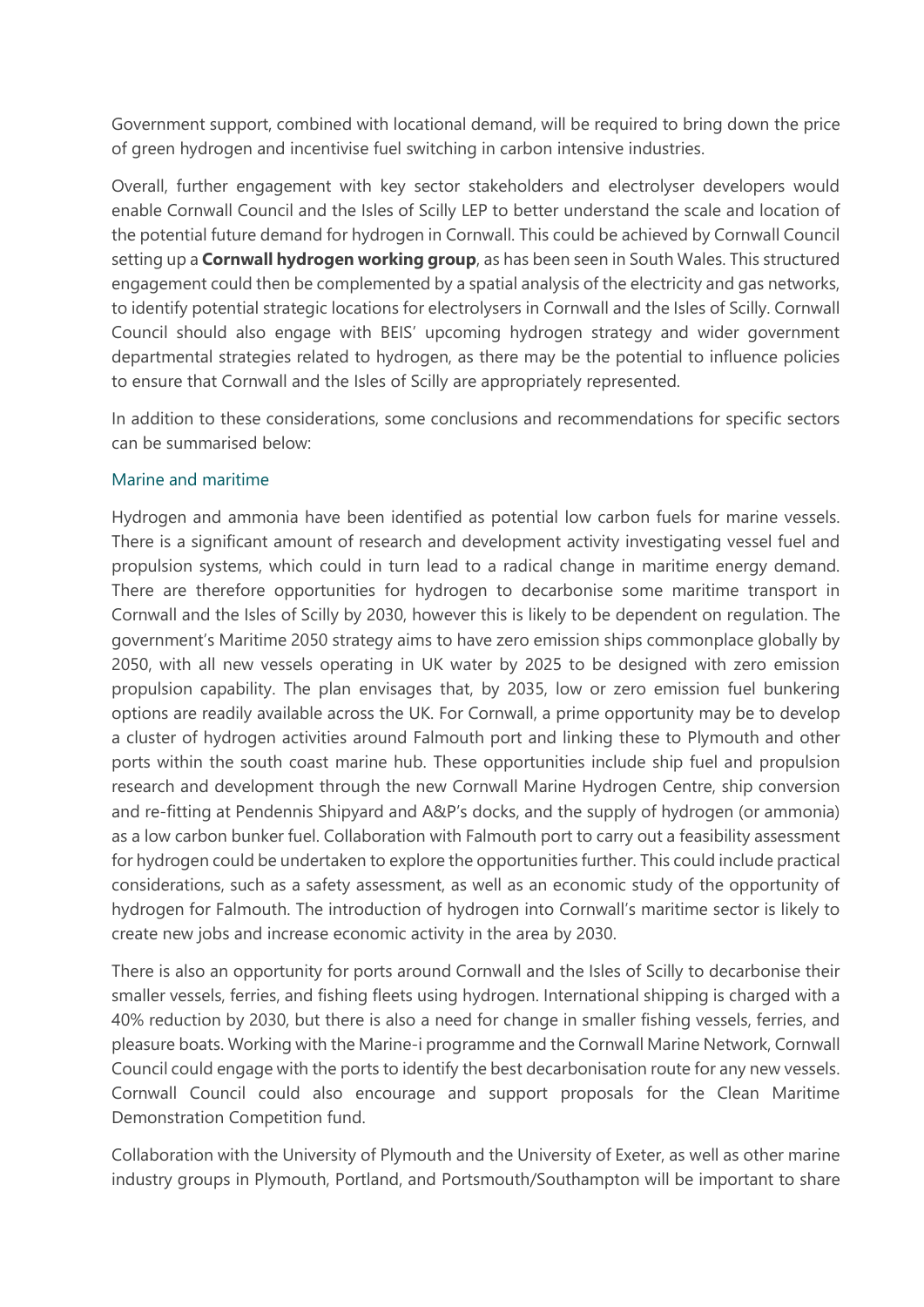knowledge and seek investment. Exploring the strategic opportunities for hydrogen in the Cornwall marine and maritime sector could be achieved through a hydrogen working group.

#### Specialist vehicles

For hydrogen as a fuel for road transport in the Cornwall and the Isles of Scilly, there is the potential for a focus on decarbonising specialist vehicles such as quarry vehicles, dump trucks, road gritters, and forklifts. Firstly, by continuing to work with Corserv and Bennamann, Cornwall Council can understand the potential of biomethane resources for their vehicles and to consider the integration of a hydrogen electrolyser into Corserv's depots.

In addition to this, with renewed mining activity, the launch of two new lithium extraction companies, the existing china clay industry in Cornwall and the number of associated specialist vehicles in Cornwall and the Isles of Scilly, the decarbonisation of heavy vehicles is a significant challenge for a number of industry organisations. With the Treasury's plans to remove the current subsidy on red diesel for many applications could cost the quarrying and mining industries significantly, which would increase the incentive to switch to alternative fuels such as hydrogen. This will be dependent on the rate at which hydrogen-powered mining vehicles are made available by manufacturers, though these are already being developed. Cornwall Council should look to engage with key stakeholders in the geo-resource sector, including china clay and lithium production, and electrolyser developers to understand the options for a hydrogen cluster in the St Austell area.

#### Industrial processes

There is an opportunity for the active china clay, aggregate, and laundry industries in Cornwall to decarbonise some of their high temperature processes using hydrogen, but this is likely to depend on the level of industry reform by 2030. There are limited opportunities for hydrogen in other Cornish industrial processes due to the existing electrification options for low-grade heat.

From undertaking regional future energy scenario analysis for Wales and West Utilities in 2019, Regen assessed the major natural gas consumers within the south west region, including an assessment of larger 'daily-metered' industrial-scale consumers such as china clay drying, aggregate/asphalt extraction, laundry, textile manufacturing, and packaging. The largest natural gas consuming sector in Cornwall is the china clay industry, accounting for c. 78% daily metered consumption in Cornwall in 2018. (Note domestic, commercial, and smaller industrial users that are non-daily metered were not part of this analysis). The introduction of hydrogen into the china clay drying, aggregate extraction, and laundry industries could have significant decarbonisation potential, though with other potential low carbon solutions on the table, the role and scale of hydrogen for industrial processes in Cornwall is unclear. Cornwall Council could seek to engage existing high gas/thermal energy demand customers, electrolyser developers, and local renewable generators to explore the possibility of a hydrogen cluster in St Austell. This could be a topic explored in more detail through the formation of a hydrogen working group.

#### Transport – road vehicles

Hydrogen could potentially be a fuel for multiple types of road vehicles in the future. However, a nationwide rollout of personal electric cars is likely to limit the opportunity for hydrogen cars.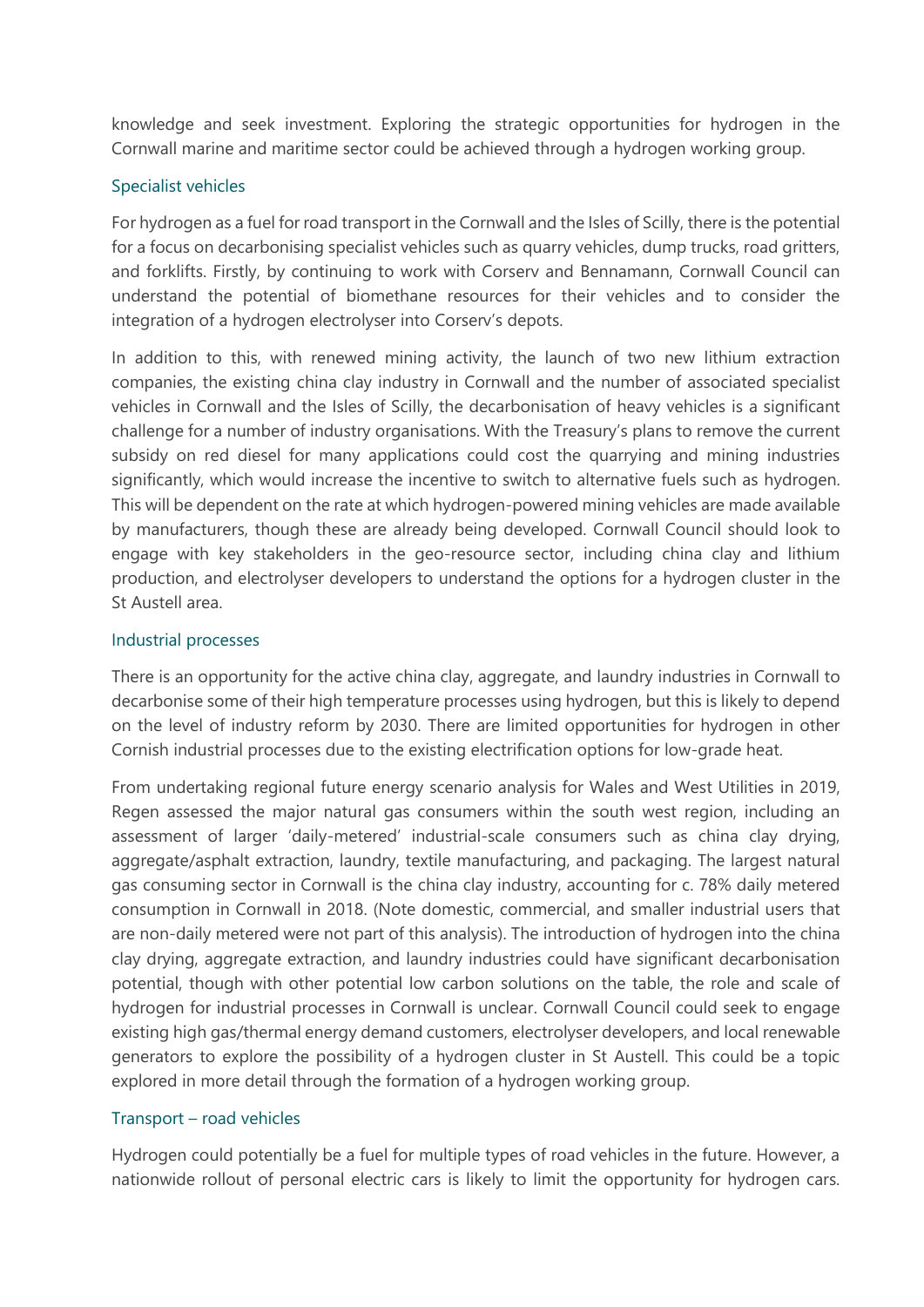Hydrogen is often considered as a low carbon fuel for buses and vehicle fleets; however, Cornwall Council have an existing strategy focused on electrification and biogas which they plan to use to decarbonise their vehicles by 2030.

#### Transport – rail

There may be an opportunity for Cornwall to convert its rural train lines to hydrogen, but further engagement with Network Rail's decarbonisation plans would be recommended, to understand how and where hydrogen could feature (or not) in the region.

#### Aviation

There are significant research and development opportunities within the aviation sector, focusing on improving and decarbonising aircraft. Hydrogen, or more likely synthetic fuels manufactured using a hydrogen feedstock, could provide the aviation sector with at least part of its low carbon energy solution.

There is therefore an opportunity to further collaborate with Aerohub, Spaceport and Newquay airport to explore the feasibility of introducing hydrogen-based fuels into the aviation sector, potentially looking at the short flight between the Cornwall mainland and the Isles of Scilly.

#### Heat for domestic and commercial buildings

At a national level it is uncertain whether hydrogen will become a widespread fuel for use in domestic and commercial heating. A key issue remains the cost of hydrogen compared to natural gas, and to other low carbon heating solutions. If hydrogen is used as a general heating fuel it is likely to be introduced in regional clusters near areas of large-scale hydrogen production and storage, for example in the north east of England and south Wales.

Wales and West Utilities plan for the infrastructure in Cornwall to be "hydrogen-ready" by 2035<sup>1</sup>, with a consistent hydrogen supply into the south west being delivered by 2040. Due to large areas of Cornwall being off-gas and a lack of significant thermal industrial clusters, Cornwall is unlikely to be a priority region for hydrogen network innovation trials or significant hydrogen production centres. The long-term solution for low carbon heating is uncertain, and the UK will need to make a number of strategic decisions about whether to convert the whole or, more likely, parts of the gas network to hydrogen and/or biomethane. Cornwall Council should engage with Wales and West Utilities' Regional Decarbonisation Pathways consultation and Western Power Distribution's electrification plans and future scenarios for hybrid and non-hybrid heat pump deployment.

In the meantime, Cornwall should pursue an energy efficiency and electrification decarbonisation strategy, especially targeting new buildings, off-gas grid areas and properties that can be converted to air and ground source heat pumps. There may also be opportunities to use locally produced biomethane and deep geothermal heat networks. Cornwall Council have already made a commitment to no longer provide natural gas as a source of energy in new build homes, and

<sup>&</sup>lt;sup>1</sup> See reference from WWU about aims for net zero ready networks by 2035:

[https://www.wwutilities.co.uk/news-and-events/wales-west-utilities-breaks-ground-at-new-redruth](https://www.wwutilities.co.uk/news-and-events/wales-west-utilities-breaks-ground-at-new-redruth-depot/)[depot/](https://www.wwutilities.co.uk/news-and-events/wales-west-utilities-breaks-ground-at-new-redruth-depot/)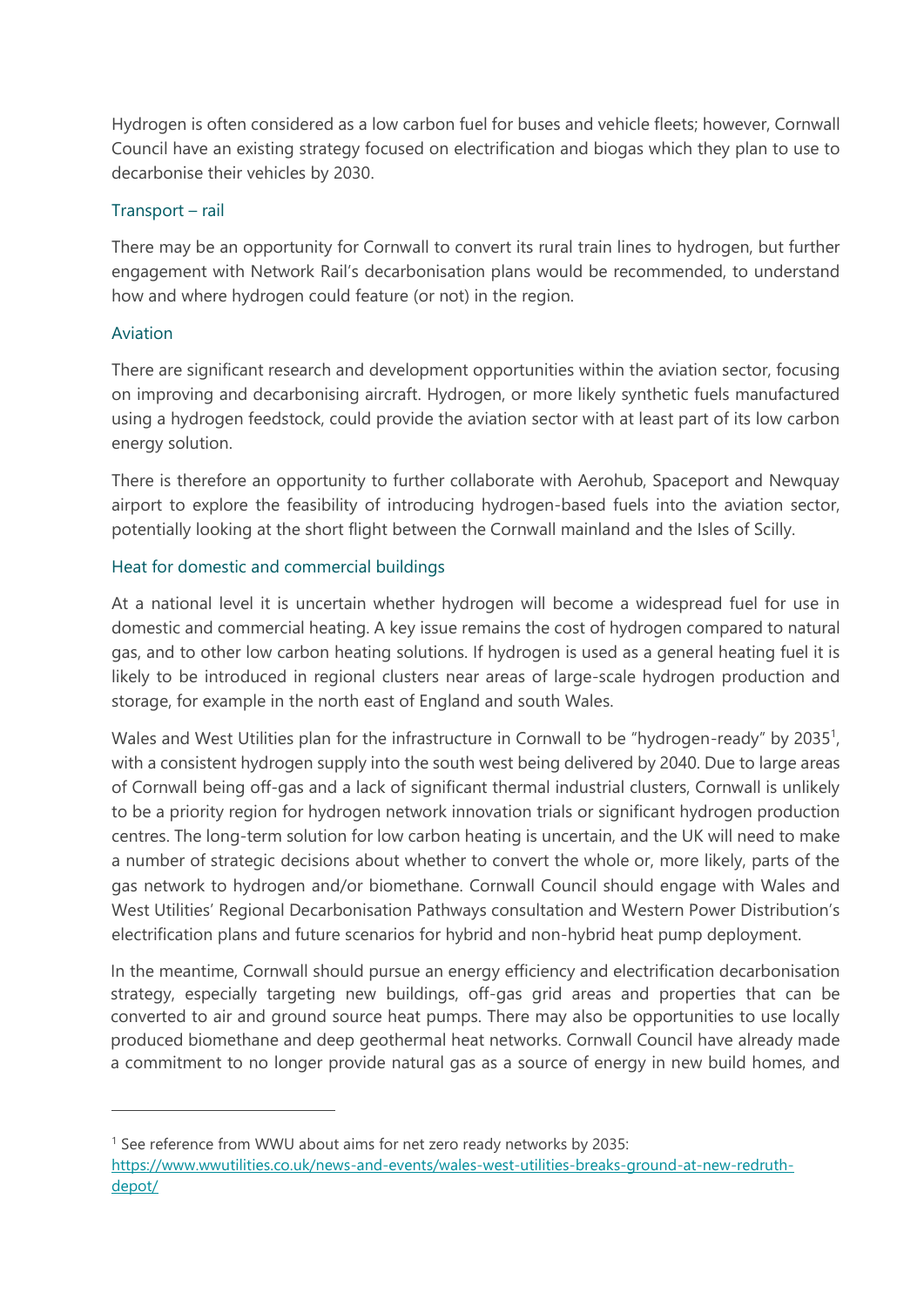instead are supporting the use of greener alternatives. They could also ensure that all council owned housing developments align with the Future Homes Standard.

#### **Agriculture**

Hydrogen could be used as a fuel in farm machinery, with several agricultural machinery manufacturers already developing hydrogen, dual fuel, and synthetic fuel vehicles. A focus within Cornwall has been the trial of biomethane in a number of Cornwall Council's dairy farms, which has the advantage of potentially being produced on-site using slurry and farm waste feedstocks. Cornwall Council, working with Corserv and Bennamann, could use the outcomes of these trials to better understand the scale of opportunity for biomethane in agricultural vehicles and identify if there are any gaps where hydrogen could be needed.

There are opportunities to trial hydrogen-based fuels in farm vehicles across Cornwall, with farms not owned by the Council potentially being interested in using hydrogen to decarbonise their equipment. With plenty of viable space, farmers may be able to produce hydrogen on-site, using electricity to power equipment and infrastructure. Surplus energy could be sold to the grid, allowing farmers to gain passive income from hydrogen production.

The potential for ammonia to be used as a fertilizer is also a potential opportunity that should be explored further with the agricultural sector in Cornwall.

#### Power

Nationally, hydrogen has the potential to be used as a fuel for peaking power generation, for use at times of high electricity demand or imbalance. The extent to which hydrogen peaking plants will be deployed will depend on a number of factors including the cost of hydrogen, the price volatility of electricity and competition from alternative flexibility technologies, such as electricity storage and demand side response. Hydrogen fuelled peaking generation is likely to be located near large scale hydrogen storage and existing gas fuelled generation. This makes hydrogen peaking plant development in Cornwall fairly unlikely.

For companies that currently make use of fossil fuel fired generation for back-up supply or onsite generation (e.g., natural gas CHPs or diesel), hydrogen is one possible alternative future fuel. Discussions with small-scale generator operators did not suggest any near-term appetite for hydrogen-based fuels for these types of assets. Hydrogen generator technology availability, the location of future hydrogen production and cost-benefit comparisons with alternative options, will collectively influence the uptake of small-scale hydrogen generation in Cornwall.

There are however opportunities in Cornwall to operate hydrogen electrolysers as flexibility assets to reduce electricity network constraints. Cornwall Council should therefore continue to engage with renewable asset owners, both the gas and electricity networks and developers to assess the opportunity for hydrogen electrolysers.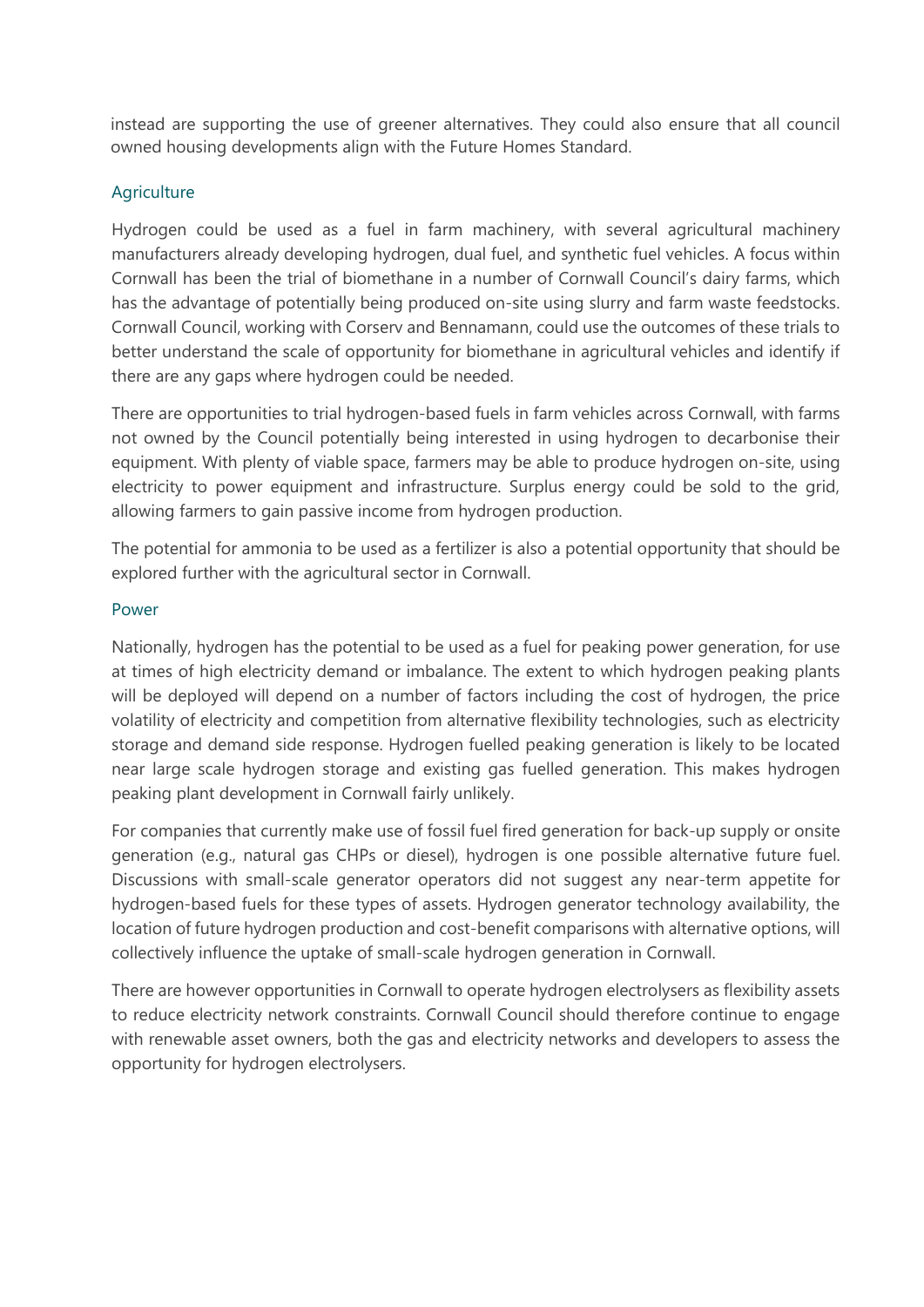#### Sector-specific summary table

| <b>Sector</b>       |                   | <b>Conclusions</b>                                                                                                                                                                                                   | <b>Rating</b> | <b>Recommendations</b>                                                                                                                                                                                                                                                                                                    |
|---------------------|-------------------|----------------------------------------------------------------------------------------------------------------------------------------------------------------------------------------------------------------------|---------------|---------------------------------------------------------------------------------------------------------------------------------------------------------------------------------------------------------------------------------------------------------------------------------------------------------------------------|
| Marine and maritime |                   | There is a cluster of<br>hydrogen opportunities<br>around Falmouth port,<br>including research and<br>development, ship<br>conversion, and for<br>hydrogen (or ammonia)<br>as a low carbon bunker<br>fuel.           | High          | Collaboration with Falmouth port<br>to carry out a feasibility assessment<br>for hydrogen could be undertaken<br>to explore the opportunities<br>further. This could include practical<br>considerations, such as a safety<br>assessment, as well as an economic<br>study of the opportunity of<br>hydrogen for Falmouth. |
|                     |                   | There is an opportunity<br>for ports around<br>Cornwall and the Isles<br>of Scilly to decarbonise<br>their small vessels using<br>hydrogen. This will be                                                             | Medium        | Work with Cornish ports to identify<br>the best decarbonisation route for<br>any new vessels, potentially<br>through forming a hydrogen<br>working group, to explore the role<br>of hydrogen in maritime<br>decarbonisation.                                                                                              |
|                     |                   | dependent on maritime<br>regulation.                                                                                                                                                                                 |               | Encourage/support proposals for<br>the Clean Maritime Demonstration<br>Competition.                                                                                                                                                                                                                                       |
|                     |                   | There is a research and<br>development<br>opportunity for<br>Cornwall and the Isles<br>of Scilly, with the<br>presence of the<br>University of Exeter,<br>Wave Hub, and links<br>with the University of<br>Plymouth. | High          | Continue research into ammonia<br>and hydrogen as zero carbon<br>bunker fuels and engage with the<br>new Cornwall Marine Hydrogen<br>Centre.                                                                                                                                                                              |
|                     |                   |                                                                                                                                                                                                                      |               | Coordinate with Plymouth to share<br>knowledge and support<br>introduction of hydrogen into the<br>marine industry.                                                                                                                                                                                                       |
| Transport           | Road<br>transport | There is limited<br>demand for hydrogen<br>in small road vehicles,<br>due to existing<br>electrification and<br>biomethane plans.                                                                                    | Low           | Continue to pursue electrification<br>of small road vehicles in Cornwall.<br>Continue to work with Corserv and<br>Bennamann to understand the<br>potential of biomethane resources<br>for buses and council vehicles.                                                                                                     |
|                     | Rail              | There is an opportunity<br>for Cornwall to convert<br>its rural train lines to<br>hydrogen, however this<br>will depend on national<br>rail decarbonisation<br>plans.                                                | Low           | Further engagement with Network<br>Rail decarbonisation plans to<br>understand how and where<br>hydrogen could feature.                                                                                                                                                                                                   |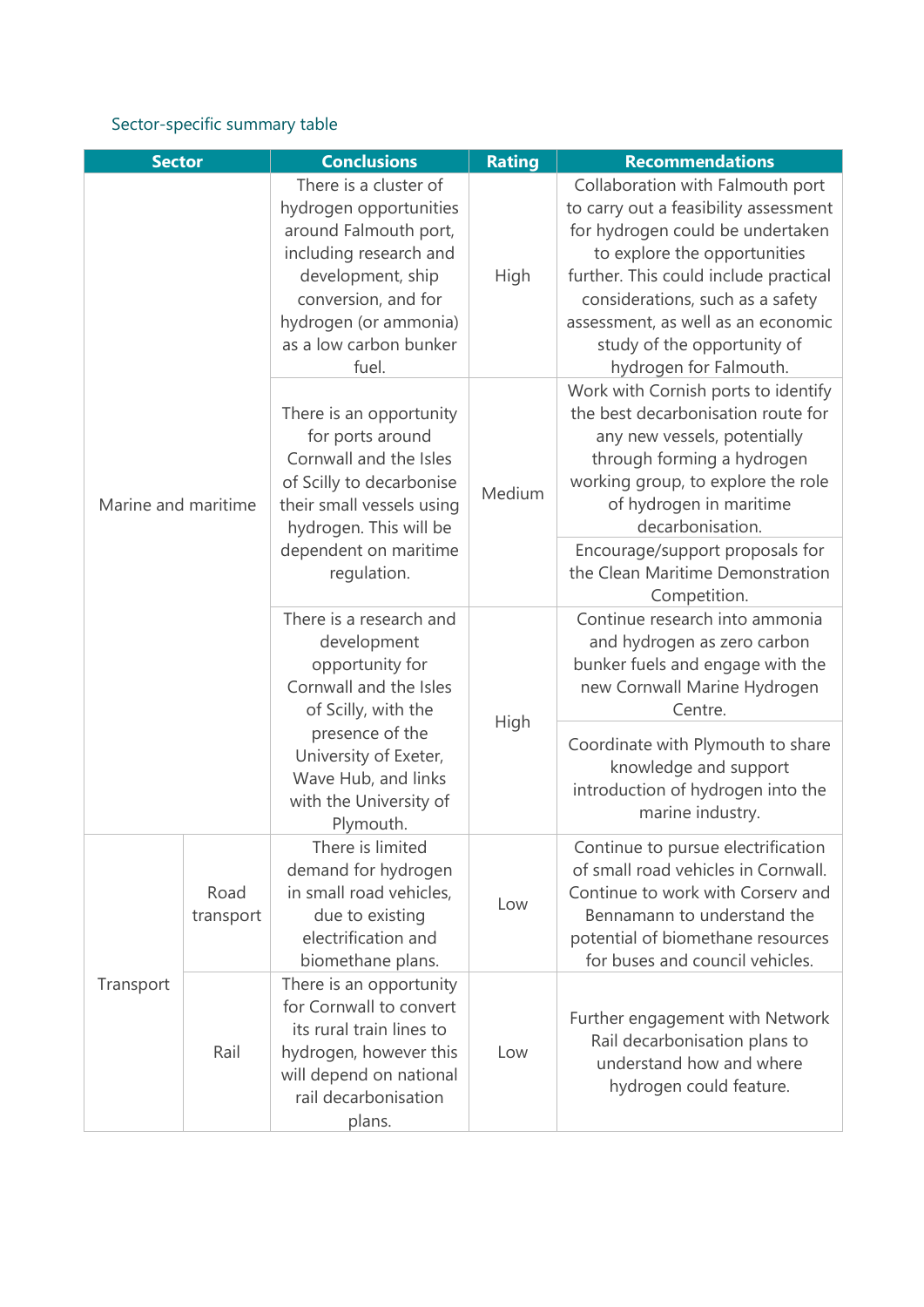|                      | Aviation               | There is an opportunity<br>to decarbonise 'short<br>hop' flights using<br>hydrogen, however this<br>is dependent on<br>technology, regulation,<br>and private investment.                                                                                                    | Medium | Explore the feasibility of<br>introducing hydrogen into short<br>flights between the Isles of Scilly<br>and Cornwall.                                                                                                     |
|----------------------|------------------------|------------------------------------------------------------------------------------------------------------------------------------------------------------------------------------------------------------------------------------------------------------------------------|--------|---------------------------------------------------------------------------------------------------------------------------------------------------------------------------------------------------------------------------|
|                      |                        | There is a research and<br>development<br>opportunity within the<br>aviation sector in<br>Cornwall and the Isles<br>of Scilly.                                                                                                                                               | Medium | Engage with Aerohub, Spaceport,<br>Virgin, Newquay airport and other<br>stakeholders about the possibility<br>for a hydrogen research/<br>demonstration project.                                                          |
|                      | Specialist<br>vehicles | There is a cluster of<br>opportunities around St<br>Austell with potential<br>specialist vehicle<br>fuelling demand from                                                                                                                                                     | High   | Cornwall Council to engage with<br>demand customers, electrolyser<br>developers, and local renewable<br>generators to explore the options<br>for a hydrogen cluster in St Austell.                                        |
|                      |                        | industrial companies,<br>including Imerys, British<br>Lithium, and Cornish<br>Lithium.                                                                                                                                                                                       |        | Consider as a discussion topic as<br>part of forming a Cornwall<br>hydrogen working group.                                                                                                                                |
|                      |                        | Decarbonisation of<br>specialist vehicles is a<br>challenge for many<br>businesses in Cornwall.<br>Hydrogen could be<br>used as an alternative<br>fuel, although this is<br>dependent on the role<br>of biomethane in these<br>applications in<br>Cornwall.                  | Medium | Continue to work with Corserv and<br>Bennamann to understand the<br>potential of biomethane resources<br>for specialist transport.<br>Individual industries to consult with<br>specialist vehicle manufacturers.          |
|                      |                        |                                                                                                                                                                                                                                                                              |        | Consider the integration of a<br>hydrogen electrolyser into<br>Corserv's depots.                                                                                                                                          |
| Industrial processes |                        | There is an opportunity<br>for the active china clay,<br>aggregate, and laundry<br>industries in Cornwall<br>to decarbonise some of<br>their high temperature<br>processes using<br>hydrogen, but this is<br>likely to depend on the<br>level of industry reform<br>by 2030. | Medium | Cornwall Council could engage<br>existing high gas/thermal energy<br>demand customers, electrolyser<br>developers and local renewable<br>generators to explore the<br>possibility of a hydrogen cluster in<br>St Austell. |
|                      |                        |                                                                                                                                                                                                                                                                              |        | Consider industrial processes as a<br>discussion topic as part of forming<br>a hydrogen working group.                                                                                                                    |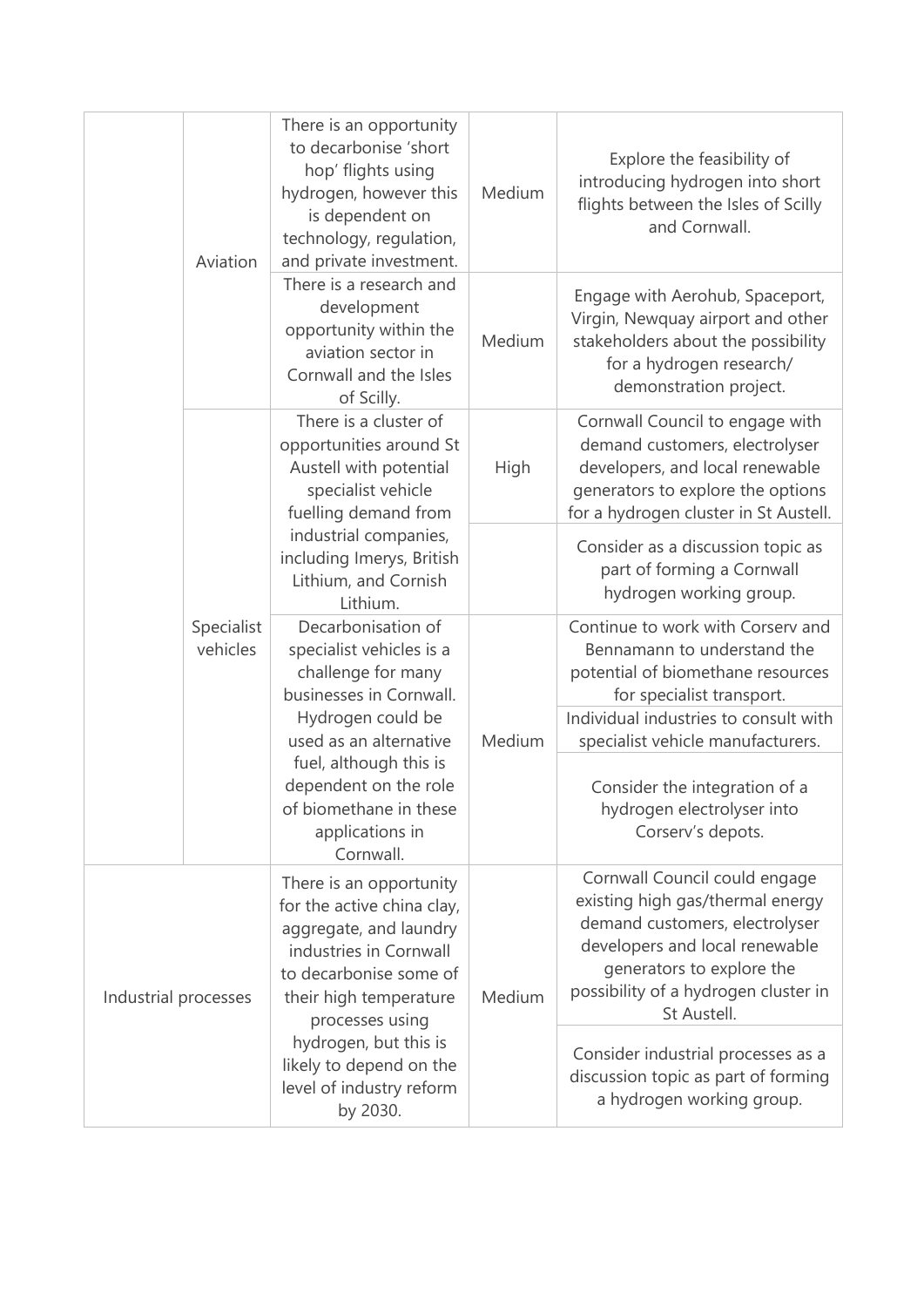|             |                     | British Lithium and<br>Cornish Lithium both<br>plan to be carbon<br>neutral upon operation,<br>using innovative<br>technologies to switch<br>to low carbon electricity<br>in their industrial<br>processes.                                                                         | Low               | Support lithium companies in<br>Cornwall to achieve net zero<br>emissions upon operation.                                                                                                                                                                                                                                                                                          |
|-------------|---------------------|-------------------------------------------------------------------------------------------------------------------------------------------------------------------------------------------------------------------------------------------------------------------------------------|-------------------|------------------------------------------------------------------------------------------------------------------------------------------------------------------------------------------------------------------------------------------------------------------------------------------------------------------------------------------------------------------------------------|
|             | Power<br>generation | Hydrogen is unlikely to<br>be a fuel for power<br>generation in Cornwall<br>by 2030.                                                                                                                                                                                                | Low               | Explore decarbonisation options for<br>gas CHPs and backup generation.                                                                                                                                                                                                                                                                                                             |
| Power       | Power<br>demand     | In principle, there is an<br>opportunity to alleviate<br>some electricity<br>network constraints by<br>producing hydrogen<br>from curtailed<br>renewable energy,<br>however the business<br>model is challenging,<br>and the end demand<br>for the produced<br>hydrogen is unclear. | Medium            | Continue to engage with renewable<br>asset owners, both the gas and<br>electricity networks and developers<br>to assess the opportunity for<br>hydrogen electrolysers.                                                                                                                                                                                                             |
| Heat        |                     | With significant regions<br>of Cornwall being off-<br>gas and no strategic<br>industrial clusters, it is                                                                                                                                                                            | Low               | Engage with Wales and West<br>Utilities' Regional Decarbonisation<br>Pathways work and Western Power<br>Distribution's electrification plans.                                                                                                                                                                                                                                      |
|             |                     | unlikely that hydrogen<br>will become a general<br>heating fuel in<br>Cornwall, though it                                                                                                                                                                                           |                   | Engage further with WPD and<br>Regen regarding future scenarios<br>(DFES 2021) for hybrid and non-<br>hybrid heat pump deployment.                                                                                                                                                                                                                                                 |
|             |                     | could have some<br>specific heating<br>applications.                                                                                                                                                                                                                                |                   | Ensure Cornwall Council's social<br>housing developments align with<br>the Future Homes Standard.                                                                                                                                                                                                                                                                                  |
| Agriculture |                     | Hydrogen could be<br>used as a fuel in farm<br>machinery, but the<br>current focus in<br>Cornwall Council's dairy<br>farms is to trial the use<br>of biomethane. Non-<br>council farms could<br>look to hydrogen to<br>decarbonise their<br>machinery.                              | $Low -$<br>Medium | Working with Corserv and<br>Bennamann, use the outcomes of<br>the trials to better understand the<br>scale of opportunity for<br>biomethane in agricultural vehicles<br>and identify if there are any gaps<br>where hydrogen could be needed.<br>The potential for ammonia to be<br>used as a fertilizer could be<br>explored further with the<br>agricultural sector in Cornwall. |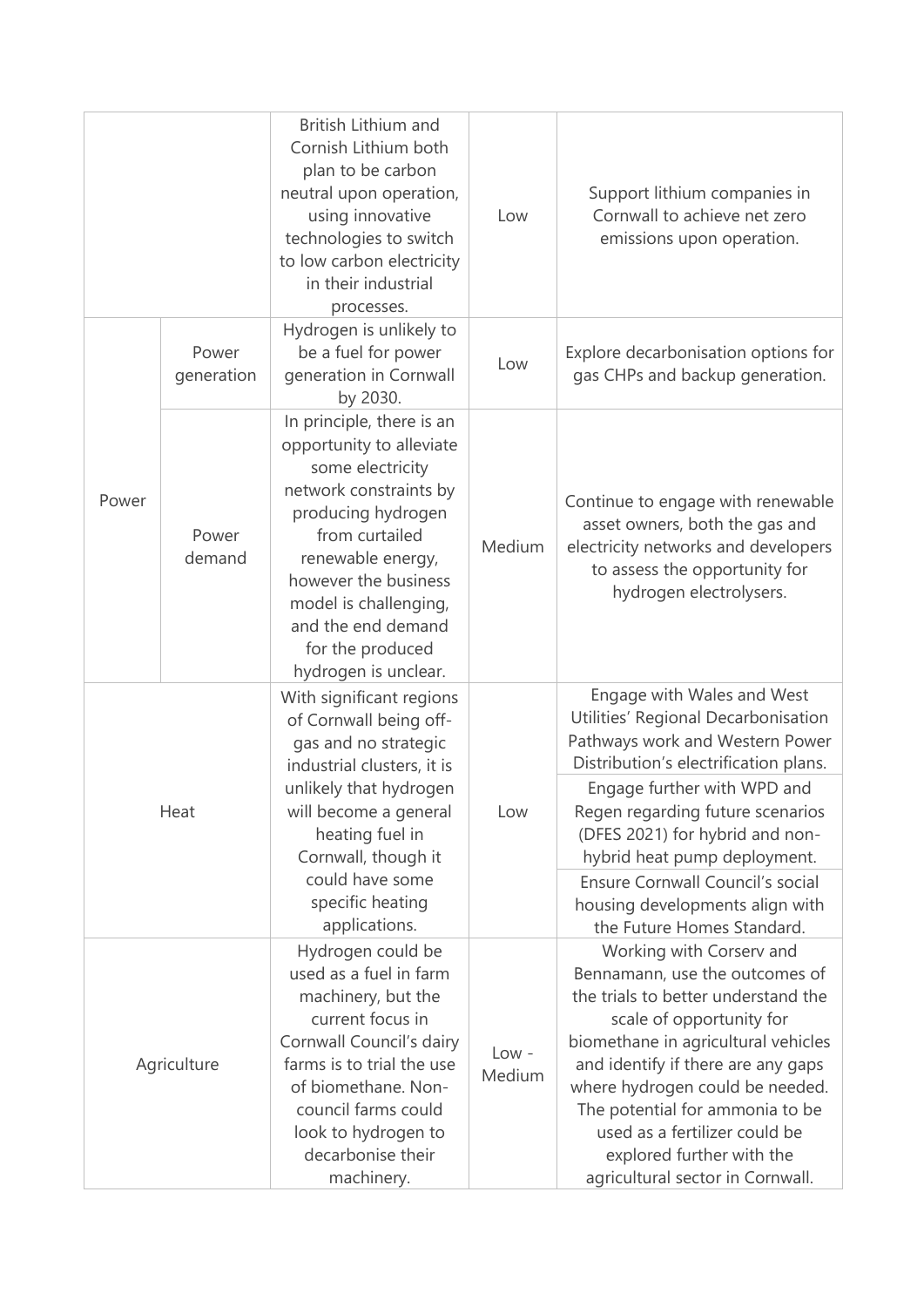## **Hydrogen opportunities in Cornwall and the Isles of Scilly by 2030**



**Bude**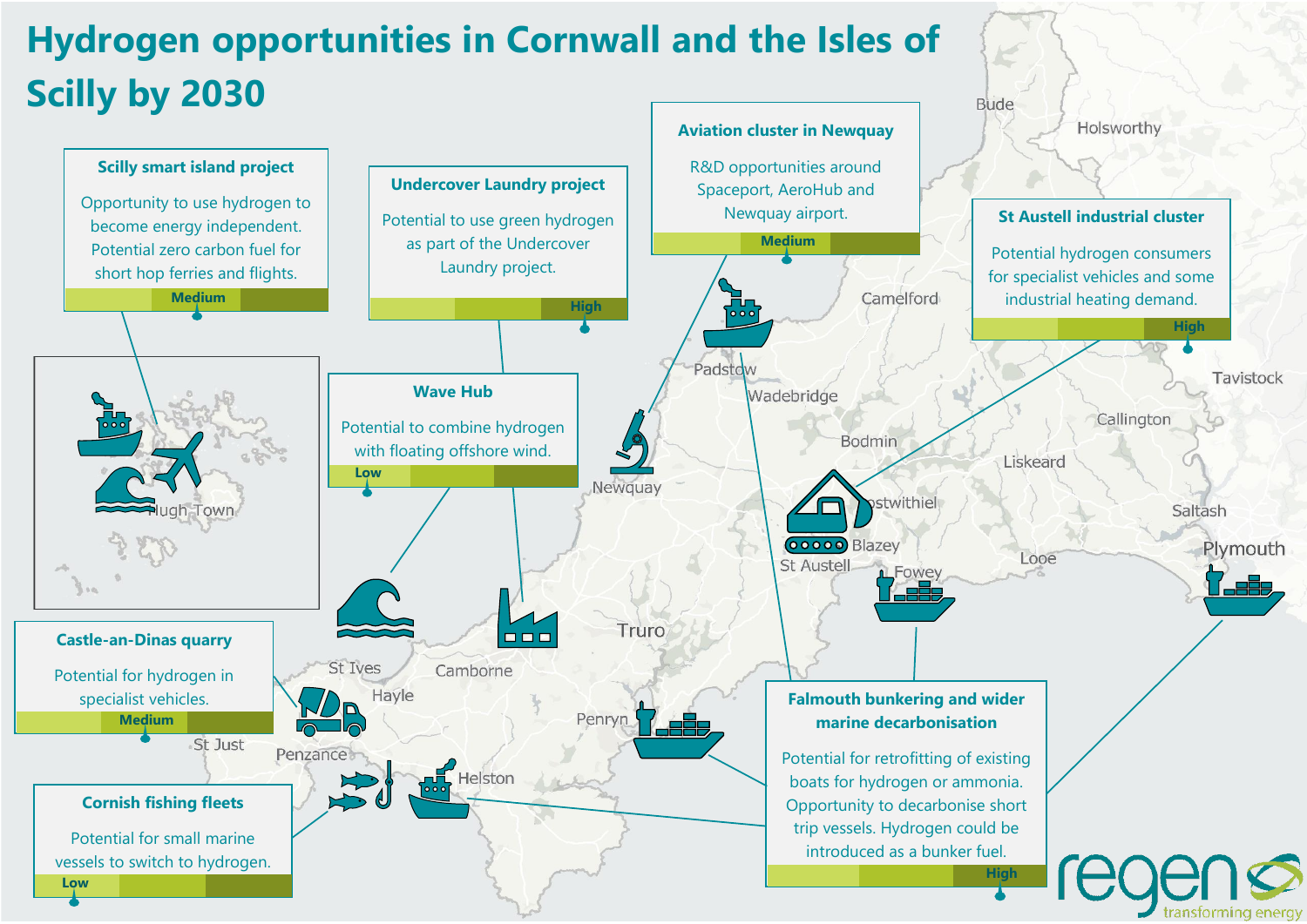

#### References

Committee on Climate Change, [Hydrogen in a low-carbon economy,](https://www.theccc.org.uk/wp-content/uploads/2018/11/Hydrogen-in-a-low-carbon-economy.pdf) 2018

Johnny Gowdy, Regen, [Building the hydrogen value chain,](https://www.regen.co.uk/wp-content/uploads/Hydrogen-Insight-Paper-v4.pdf) 2021

HM Government, [UK Energy White Paper,](https://assets.publishing.service.gov.uk/government/uploads/system/uploads/attachment_data/file/945899/201216_BEIS_EWP_Command_Paper_Accessible.pdf) December 2020

TFP hydrogen projects, [website](https://www.tfphydrogen.com/)

Waves4Power, [The Isles of Scilly,](https://www.waves4power.com/news-coverage/the-isles-of-scilly/) 2017

Cornwall Marine Hydrogen Centre, [website](https://www.cornwallmarinehydrogencentre.com/)

Marine-i, [website](https://www.marine-i.co.uk/)

K&L Gates LLP, [Water resource considerations for the hydrogen economy,](https://www.jdsupra.com/legalnews/water-resource-considerations-for-the-84603/) 2020

D.J. Evans and S. Holloway, A review of onshore UK salt deposits and their potential for [underground gas storage,](https://sp.lyellcollection.org/content/313/1/39/tab-figures-data) 2009

GOV.UK, [Maritime 2050: navigating](https://www.gov.uk/government/publications/maritime-2050-navigating-the-future) the future, 2019

Cornwall Council, Climate Change [Plan: creating the conditions for change through direct action](https://www.cornwall.gov.uk/media/y5mctbyu/climate-change-action-plan.pdf)  [and a new form of place-based leadership for Cornwall to become net carbon neutral,](https://www.cornwall.gov.uk/media/y5mctbyu/climate-change-action-plan.pdf) July 2019

Network Rail, [Traction decarbonisation network strategy,](https://www.networkrail.co.uk/wp-content/uploads/2020/09/Traction-Decarbonisation-Network-Strategy-Executive-Summary.pdf) 2020

UK:100, [Cornwall biomethane pilot,](https://www.uk100.org/projects/knowledgehub/cornwall-biomethane-pilot) March 2020